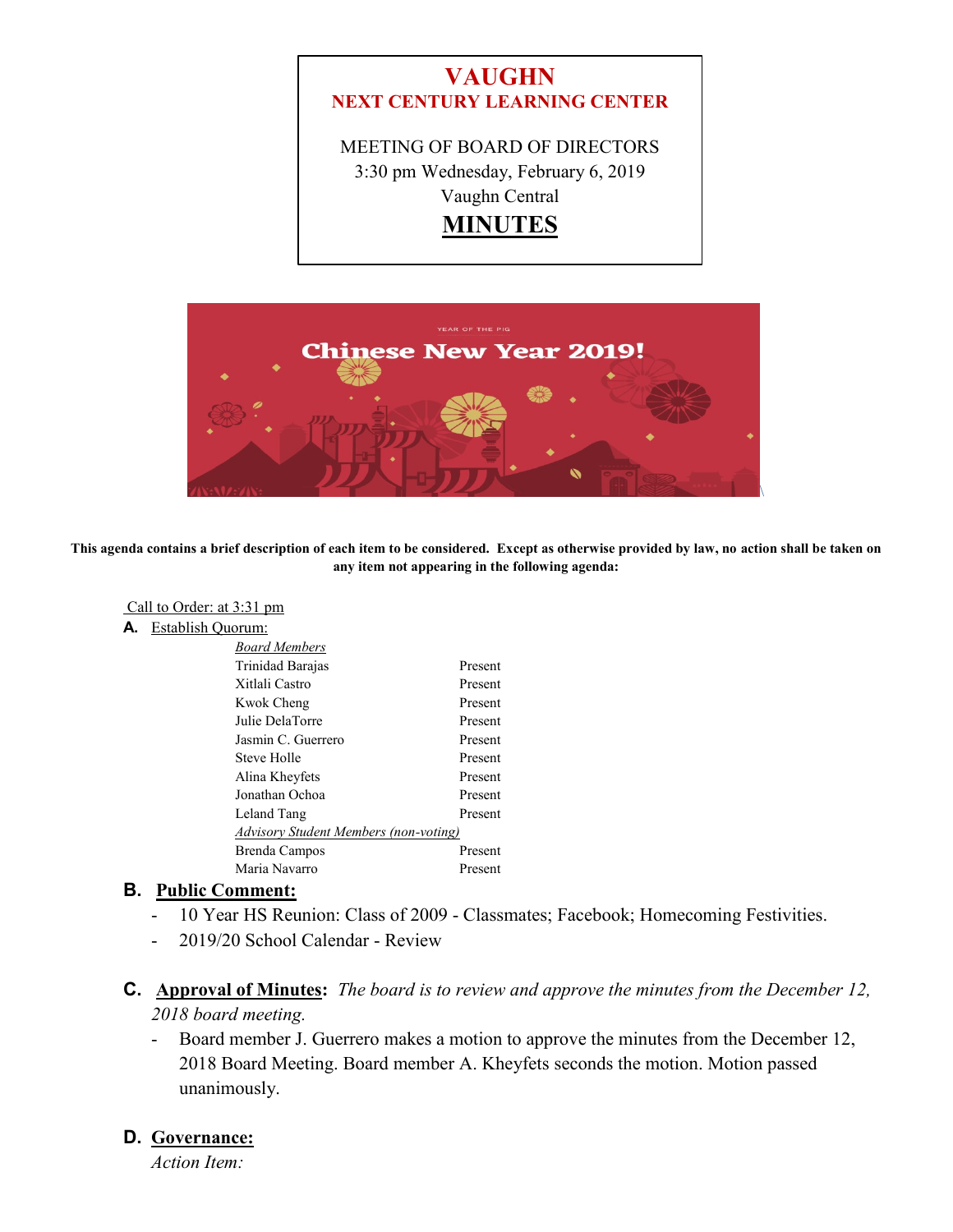- *1. 2019 Form 700 Filing- All Board members will prepare and complete the Form 700*
- *Board Members completed Form 700.*

# *Goals, Accountability and Outcomes:*

- **Curriculum & Instruction**
	- *Information/Discussion Items*

*1. California Dashboard and Vaughn's Improvement/Innovation Strategy – The Board will receive information from Chief Academic Officer on current improvement strategies related to English/Language Arts and Math including strategies for English Learners. The Board will hear from Chief Executive Officer on future strategies that will support Vaughn's educational plan.*

● *Business*

*Information/Discussion Items* 

*1. Investment Update- The Board will receive an update by Board Treasure, KY, on Vaughn's investments based on conversation and recommendations made by the Board at the November Board meeting.*

## *Action Items:*

*1. 2018-2019 Vaughn's Net Position – The Board will first review 2017-2018 Net Position stated in the 2017-2018 audited financial report which includes "Unrestricted Net Assets". The Board will determine the designated unrestricted net assets amount for 2018-2019 per new regulations adopted by FASB (Financial Accounting Standards Board) for all fiscal reports beginning December 15, 2018.*

*- Board member J. Ochoa makes motion to approve the designated unrestricted net assets amount for 2018- 2019 per new regulations adopted by FASB (Financial Accounting Standards Board) for all fiscal reports beginning December 15, 2018. Board member T. Barajas seconds the motion. Motion passed unanimously.*

## ● **Partnership/School Site Council**

 *Information/Discussion Items:*

## **E. Board Member Comments/Future Agenda Items:**

- Update on MS Band Room
- 10 Year Alumni Reunion
- August: Revisit Test Results and impact from Vaughn's Improvement & Innovation Strategy
- Employee Incentive Fund Reallocation to Corporate Bond(s)
- Monthly Update of Treasury Report
- Salary Increase
- Update on the construction Projects
- Summary of purchase requests by teachers
- Huntington Library project update.

## **F. Adjournment**

- Board member J. Guerrero makes a motion to adjourn the Board Meeting. Board member T. Barajas seconds the motion. Board Meeting adjourned at 5:38 PM.

Next scheduled meeting: **March 6, 2019 (this is a schedule change due to the CCSA conference)**